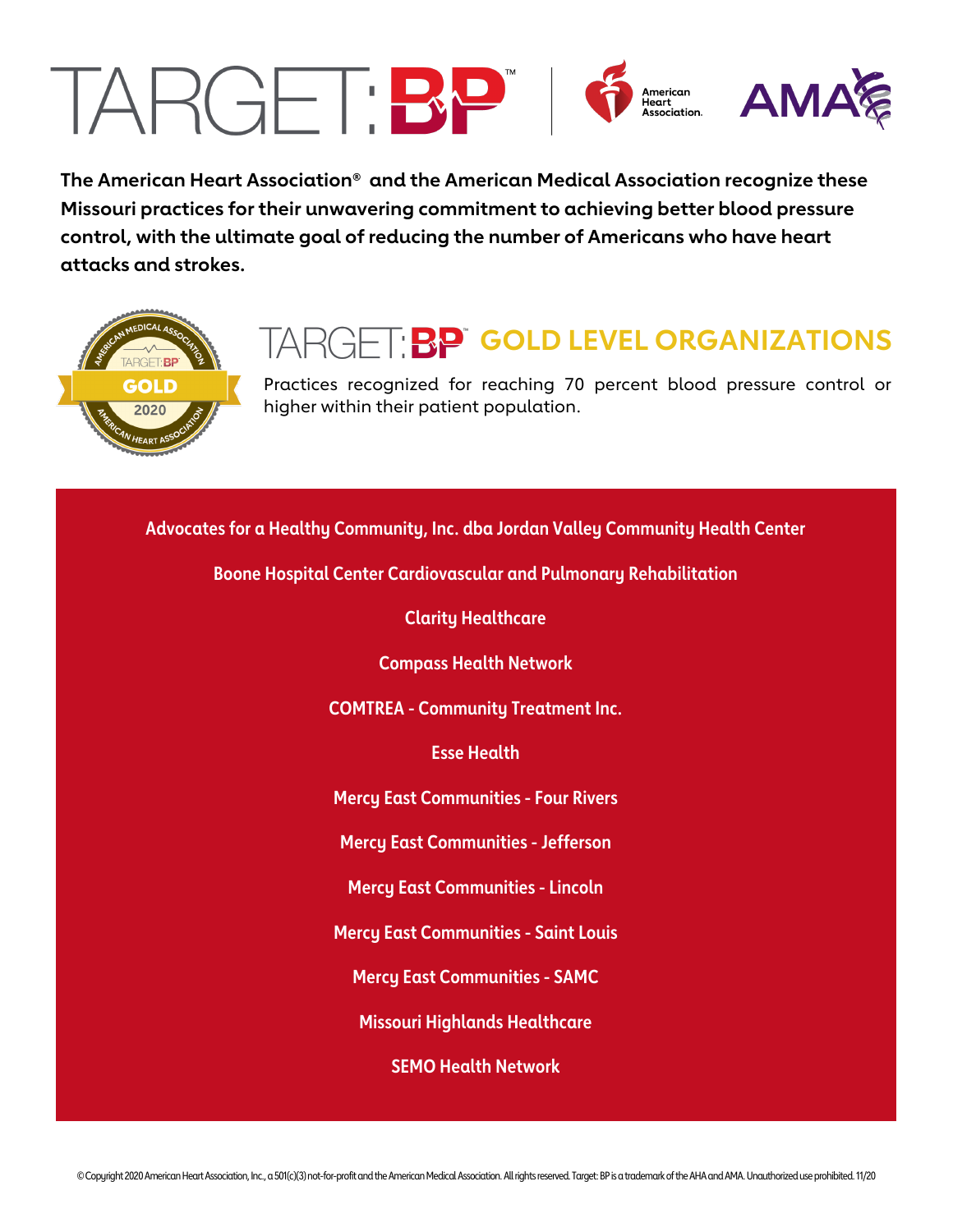## TARGET:BP 6  $\begin{array}{cc}\n\text{American} & \text{AMA} \\
\text{Association.} & \text{AMA} \\
\end{array}$

**The American Heart Association® and the American Medical Association recognize these Missouri practices for their unwavering commitment to achieving better blood pressure control, with the ultimate goal of reducing the number of Americans who have heart attacks and strokes.**



### **TARGET BP** PARTICIPANT LEVEL ORGANIZATIONS

Practices recognized for submitting blood pressure control data and prioritizing blood pressure in their communities.

**ACCESS Family Care Affinia Healthcare CareSTL Health Family Care Health Centers Fordland Clinic, Inc. Great Mines Health Center KC CARE Health Center Missouri Ozarks Community Health Ozarks Community Health Center Samuel U Rodgers Health Center SLUCare Physician Group The Health Care Collaborative of Rural Missouri Your Community Health Center**

For more information, please visit **www.targetbp.org.** 

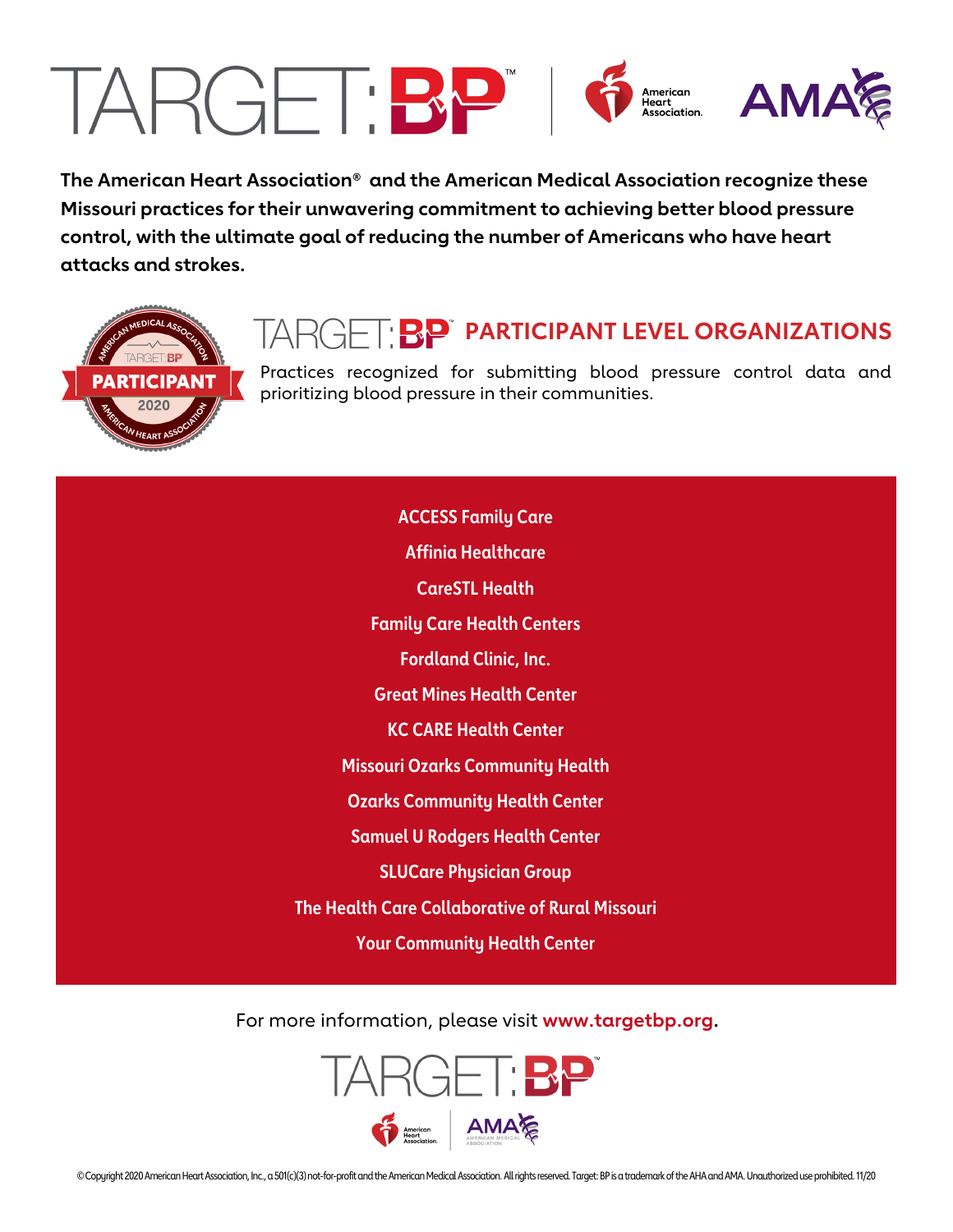

**The American Heart Association is pleased to recognize these Missouri organizations for their commitment to improving the health of their patients through high quality Cholesterol and Atherosclerotic Cardiovascular Disease (ASCVD) Risk Factor Management with the ultimate goal of reducing death and disability in the number of Americans who have heart attacks and strokes.**



#### **Gold Award**

Recognizes organizations that have fulfilled the Participant Award criteria AND have 70% or more of their adult, at-risk ASCVD population appropriately managed with Statin therapy based on MIPS measure #438 in 2019.

> **ACCESS Family Care KC CARE Health Center Mercy East Communities - Four Rivers Mercy East Communities - Jefferson Mercy East Communities - Lincoln Mercy East Communities - Saint Louis Mercy East Communities - SAMC Samuel U Rodgers Health Center**



#### **Participant Award**

Recognizes organizations that commit to improving ASCVD risk assessment and implementing ASCVD risk calculations into their clinical workflows, and that submitted data on appropriate Statin therapy based on MIPS measure #438 in 2019.

**Advocates for a Healthy Community, Inc. dba Jordan Valley Community Health Center**

For more information about the **Check. Change. Control. Cholesterol™** program, please visit **www.heart.org/ChangeCholesterol.** 

Amgen is a proud sponsor of the American Heart Association's Check. Change. Control. Cholesterol.™ Initiative.

© Copyright 2020 American Heart Association, Inc., a 501(c)(3) not-for-profit. All rights reserved. Check. Change. Control. Cholesterol is a trademark of the AHA. Unauthorized use prohibited. DS15188 11/20